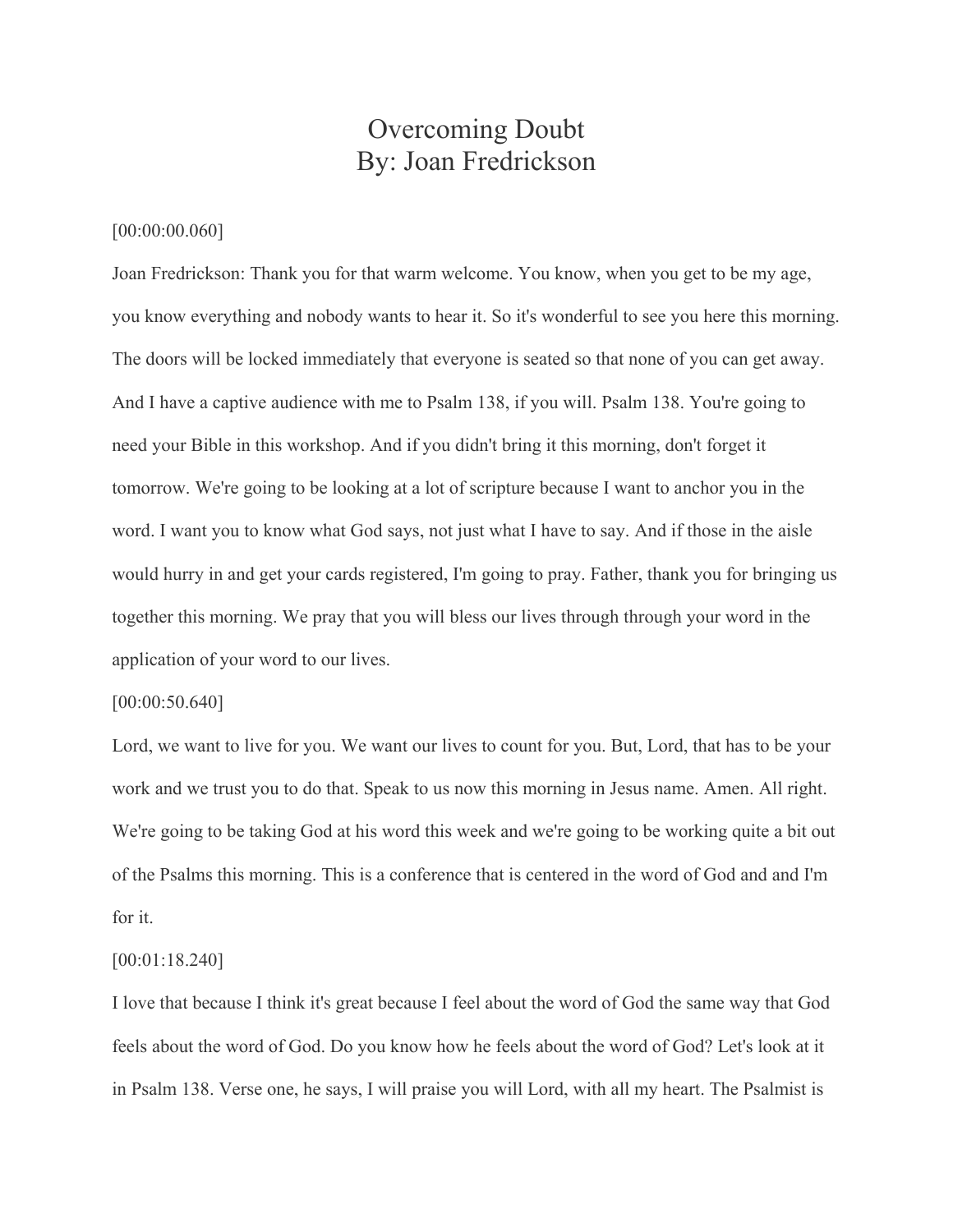wholehearted in his praise before the gods. I will sing your praise. Then he says, I will bow down toward your holy temple and will praise your name for your love and your faithfulness. [00:01:56.700]

His name includes all of his perfections, for you have exalted, above all things, your name and your word. That is a very profound verse. God has exalted, above all things, his name and his word. How is it important? Is His word to God. The King James Version says he has exalted his word above his name, even beyond his name. The new American standard says he has magnified his word according to all his name.

#### [00:02:34.080]

I suggest to you that one reason for that is because the word of God is eternal. You know that people are always saying to you, you can't take it with you in this life. You know, you can't take it with you. You might just as well spend your money and have a good time because you can't take it with you. Well, there are three things that I know of that you can take with you out of this life.

## [00:02:56.940]

The first one is love, Paul says. In First Corinthians 13, faith, love and hope should receive priority. But the greatest of these is love, because love remains. First Corinthians 13:13. One day faith will turn to sight. Every hope will be fulfilled. Only love will remain so. Peter says, love one another deeply from the heart. First, Peter 1:22, the second thing that you can take with you is people, Paul says.

#### [00:03:33.000]

What is our hope, our joy, our crown in which we glory, in the presence of the Lord Jesus. When he comes, Paul says, isn't it you? You are our joy and our crown. You are our glory. First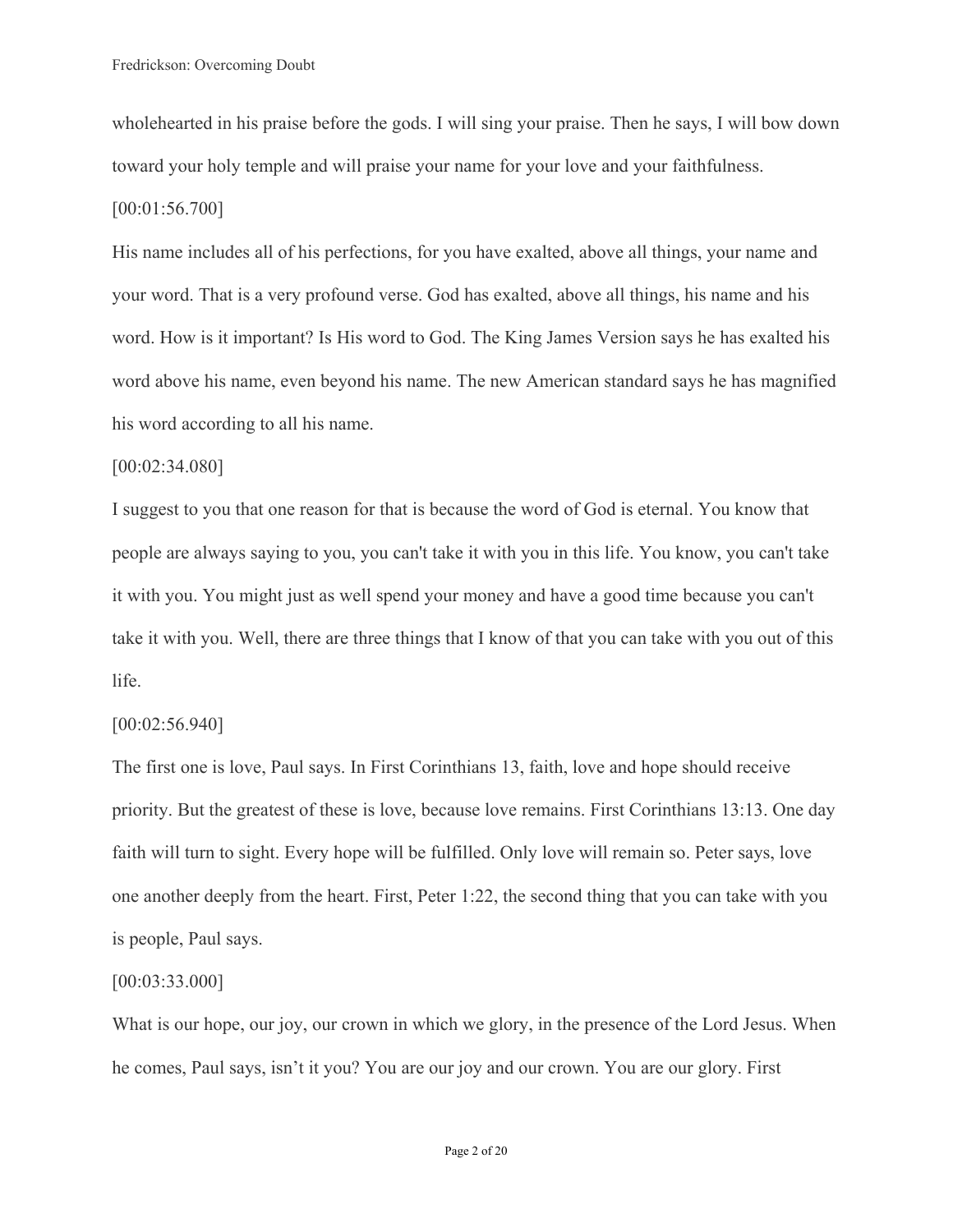Thessalonians 2:19-20. We can take people with us. The people that we bring to Jesus Christ, the people that we introduce to him will be with us for all eternity. And people are eternal. [00:04:01.950]

And the third thing that we can take with us is the word of God. The Psalmist says your word O Lord is eternal. It stands firm in the heavens. Psalm119 verse 89. Peter says, we have been born again through the living and enduring word of God. He says the word of God stands forever. First Peter 1:23-24. What what can we take with us? We can take with us love. We can take with us people and we can take with us the word of God.

## [00:04:36.990]

And those three things should shape the priorities of your life. Learn to understand what matters in this world and in this life. And three of those things are love people and the word of God. Now, I want to begin this morning with a story, and it's a story out of my own life about hunger for the word of God. My husband, Phil, and I were young, married couple when he first came to know the Lord a long time ago, and at the same time I recommitted my life to the Lord. [00:05:12.040]

We became involved in a church where the Bible was taught in a very systematic and a very expository way. Some of you are familiar with that. I'm sure some of your home churches are that way. In those days that involved the use of what then was one of the newer tools of Bible study and what is now the ancient and out-of-date Schofield reference Bible, some of you are probably familiar with that. To some of you weren't born yet when that Bible was popular, but our pastor used to say almost every service, if you don't have a Scofield reference Bible, sell your shoes and get one.

[00:05:47.260]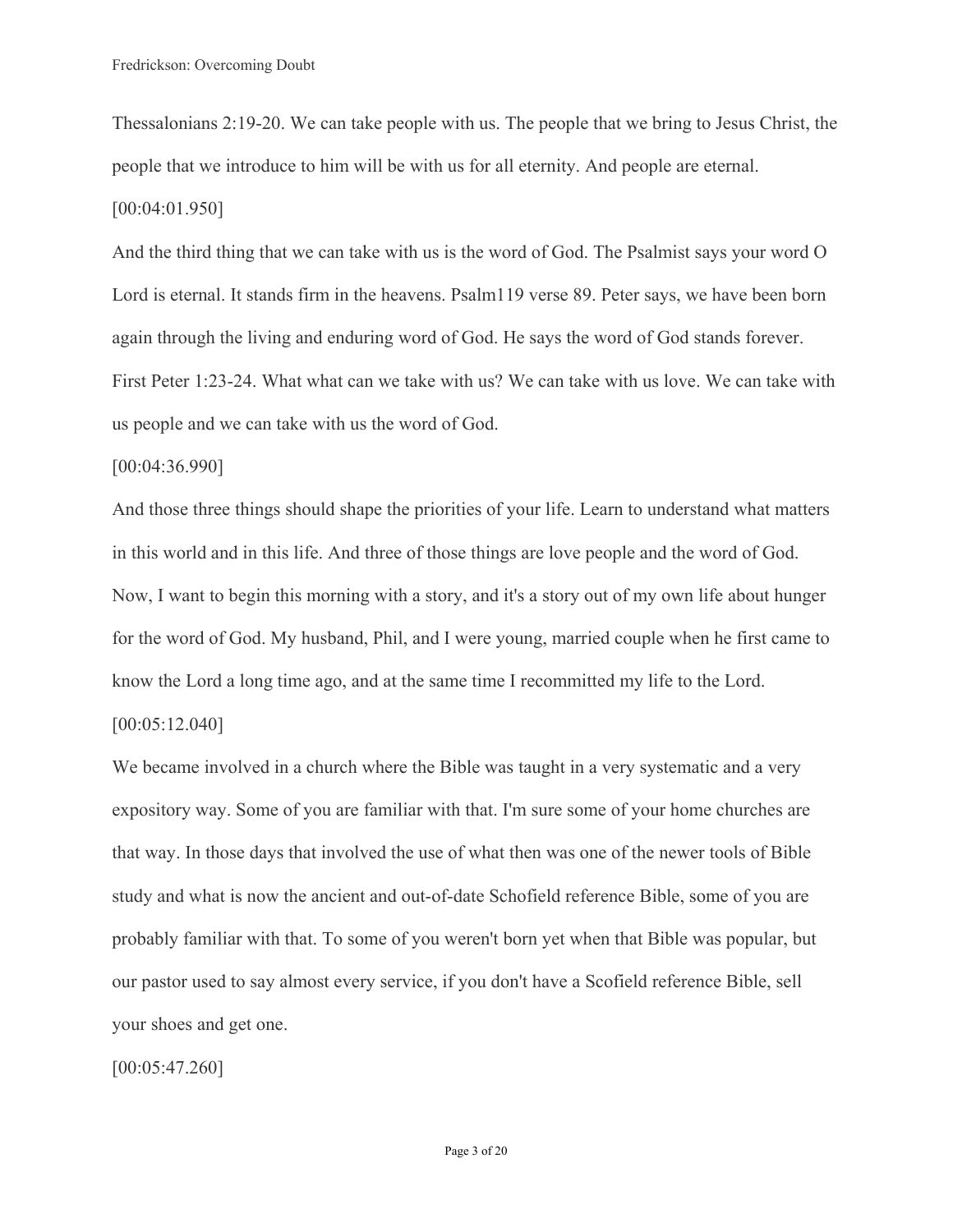My parents, in their excitement and our new Christian involvement in our new Christian faith and commitment, bought us one expensive Scofield reference Bible for Christmas. But more than anything in the world, I wanted my very own reference Bible. I didn't want to share it with Phil. I wanted it for myself. I wanted to study it. I wanted to mark it up and I want to put notes in the margin and scribble words in it. But we were struggling young marrieds.

## [00:06:21.220]

We were expecting our second child and it was no money for things like an expensive Bible. Well, one night I went to choir practice. And the choir director held up a brand new indexed red leather Scofield reference Bible, and he said, we're going to have a contest to build our choir so that we can do a special concert ministry. And whoever brings the most people to choir in the next six weeks will win this brand new Scofield reference Bible.

#### [00:06:58.060]

I wanted that Bible with a burning passion. I know you talk about name it and claim it, I claim that Bible in my heart that night. You talk about the sin of covetousness. I coveted that Bible. And I went home and I got on the phone. And the next week I brought eight women to choir practice. One tenor brought some guy. Nobody else brought anybody. And I killed the contest. I mean, I just killed it a morning before it could hardly ever get started.

#### [00:07:36.400]

And the choir director handled handed me that Bible for weeks early. He said, you won the Bible, but the least you could have done is brought me somebody who could sing. I didn't know that was part of the deal, but on my shelf in my office, I still have that Bible and there are some things I still use it for fall in love with the Lord of the word and then fall in love with the word because both of them are eternal.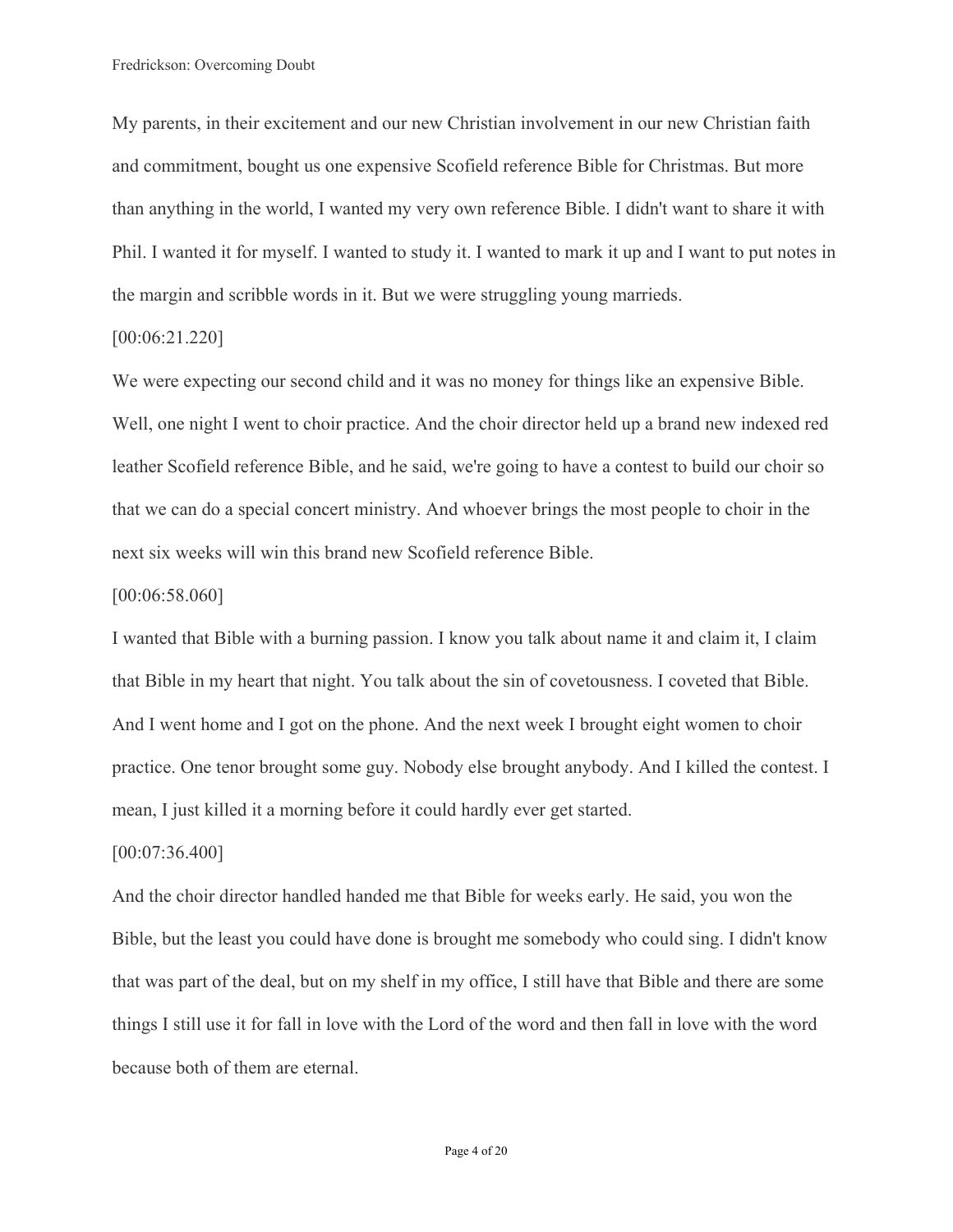## [00:08:07.170]

Now, this morning, we want to talk about taking God at his word in the area of overcoming doubt. It's going to involve four things. And I start in the morning with the letter C to help us remember, we're going to be talking about choice. We're going to be talking about commitment. About comprehension and a very interesting common denominator. There is one CD and you all know about CDs. So we have choice, we have commitment, we have comprehension and we have a common denominator.

## [00:08:40.520]

I want to share with you some of my life journey as we go through these three mornings together. But I want to share it only in the light of its application of the word of God to our lives. It will be the word of God that is our central focus. It is a strength. It is a central proof of everything we have to say, not our experience. We will be using experience only as an illustration. And I say that because I want you to understand that our experience is not what proves the word of God to be true.

## [00:09:13.610]

The word of God does not need your experience to be proved true. It is already true. It is already true. Jesus said, Father, sanctify them through your truth. Your word is truth. John 17:17. The Psalmist says the statutes that you have laid down are righteous and fully trustworthy. Your promises have been thoroughly tested. Your word is pure, your righteousness is everlasting in your law is true. Your statutes are forever right. And all of those verses are found in Psalm one hundred and nineteen between verses 138 and 144.

[00:09:56.240]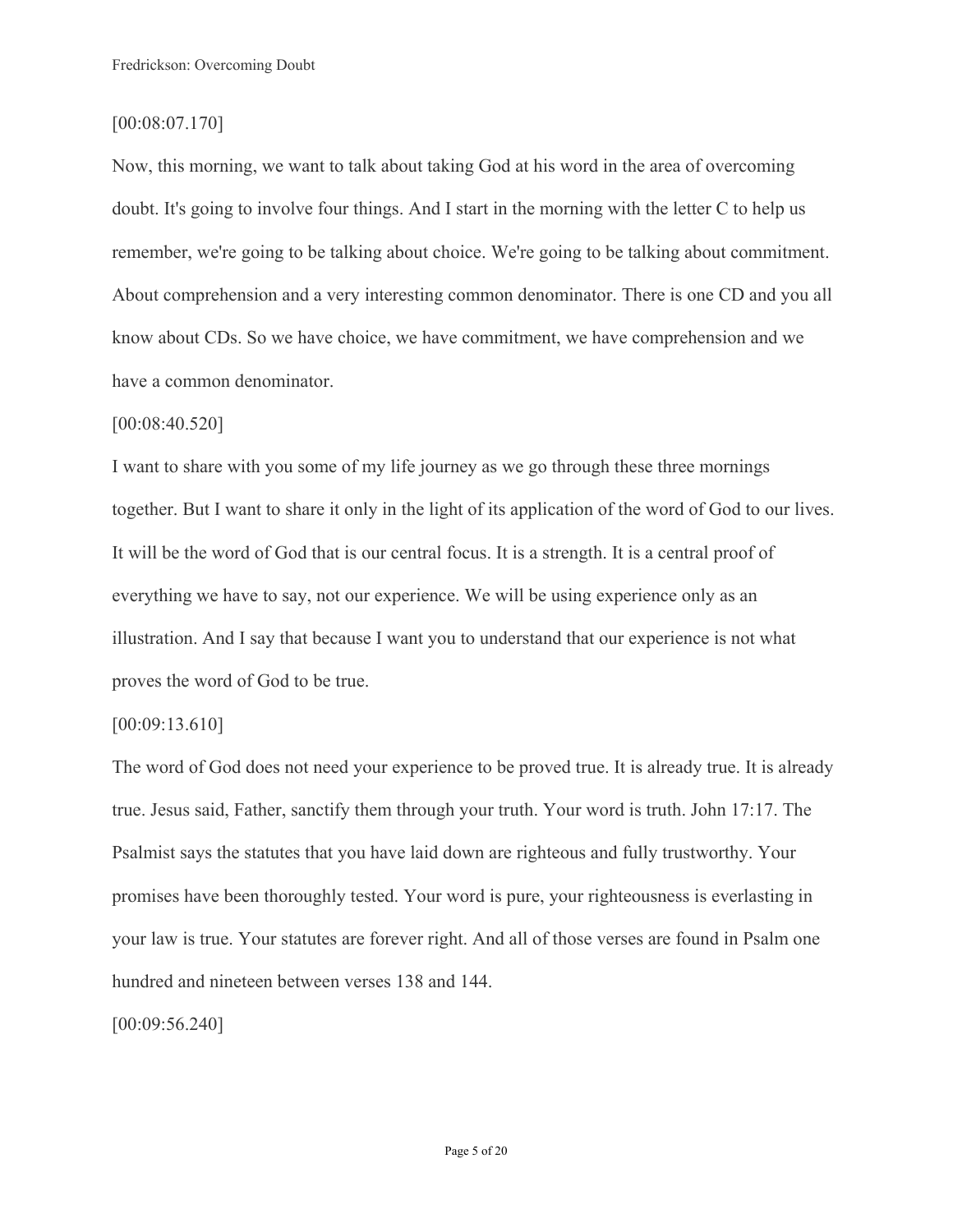Experience is useful because it helps us to make that truth real to us in the midst of real life. And I hope in these three days together that I will be able to give you some practical nuggets out of the word of God that I hope and I pray and have been hoping and praying for you for the weeks before I have come that they will last you and serve you for a lifetime, that they will be places that you will have marked out in your Bible, so that when you get into this kind of difficulty, you'll be able to go back there and put your foot on them and have them to serve you well.

## [00:10:32.210]

Now turn with me to Psalm one hundred and nineteen. Psalm 119, as you may be known, is a gold mine of information about the word of God. Someday I would encourage you for a devotional study to go through it and underline all the things that the word of God will do for you. Underline things like it will give you strength, it will give you hope and comfort, and then go back through it and circle all the things that you're supposed to do with it, like obey it and he commands and follow its precepts, etc.

#### [00:11:07.400]

Now, we're going to begin this morning with verse 28 of Psalm 119. It says, my soul is weary with sorrow. Strengthen me according to your word. Keep me from deceitful ways. Be gracious to me through your law. I have chosen the way of truth. I have set my heart on your laws. I hold fast to your statutes. Oh, Lord, do not let me be put to shame. I run in the path of your commands, for you have set my heart free.

#### [00:11:38.720]

Here is a person weary with sorrow. Have you ever been there? I know some of you have already been there because one of the most painful things in my life happened when I was just fifteen years old. So some of you already know what it is to be weary with sorrow. There is no age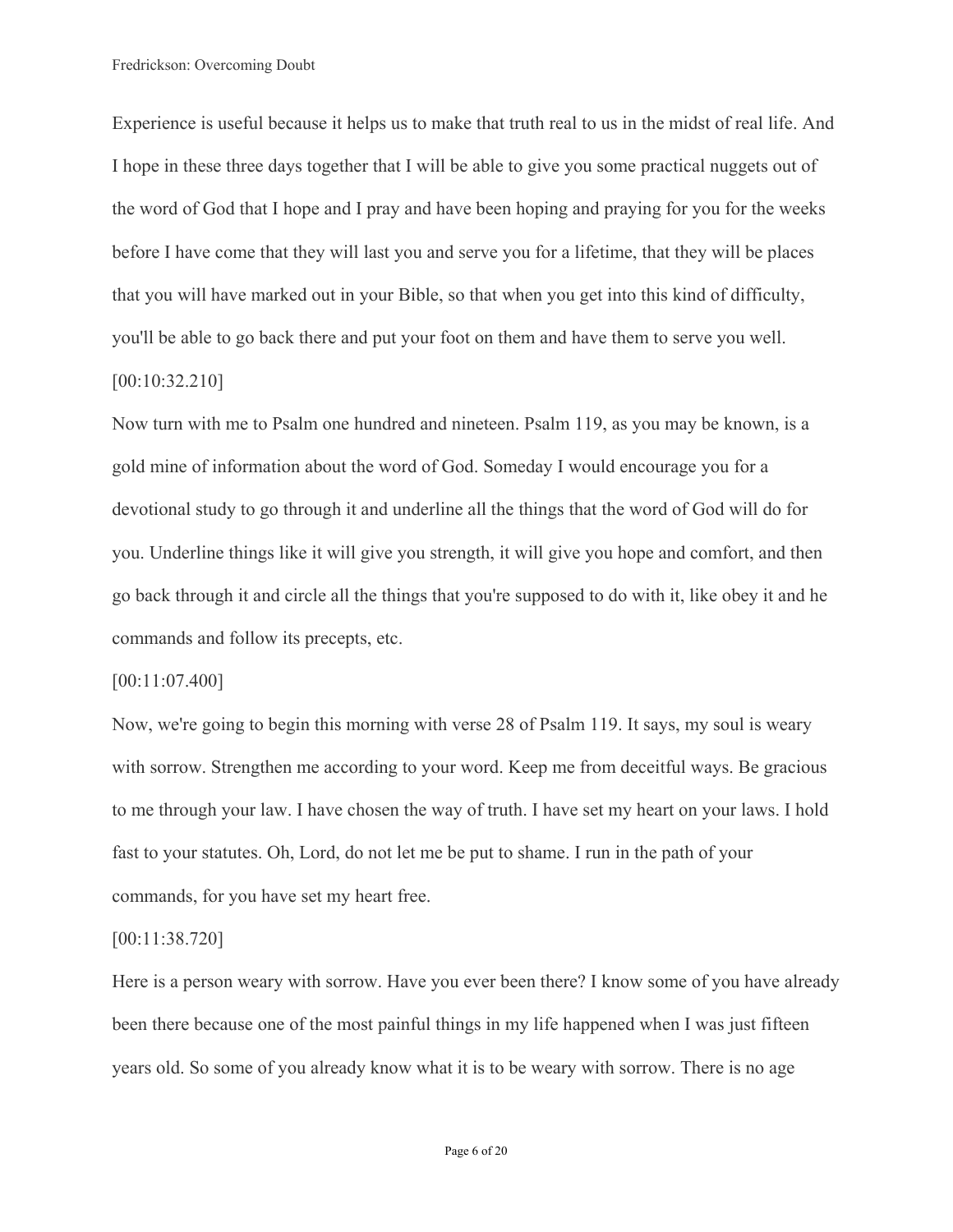discrimination in sorrow. What does the Psalmist do in his sorrow? Well, he prays for strength because the Lord has promised strength in his word.

## [00:12:15.250]

He is taking God at his word very literally. He dares to go before the Lord and to ask for what he needs to insist before the Lord that the Lord keep his word. He asks for Grace. And you notice that grace comes through God's law. It's another reference to his word. But then he takes some action. He makes a choice. Verse 30 says, I have chosen the way of truth. The faithful way the NAS says life is full of choices, even refusing to choose is in itself a kind of choice.

## [00:13:00.900]

There will be times in your life when you will doubt the goodness of the Lord because of sorrow. Circumstances overwhelm us, we become disoriented, upset, uncertain, even overwhelmed, there is direction in the world when in doubt to put yourself back on your feet, hurry to the word, make a deliberate choice, to follow his word, to do it, to act on it, to obey what it says. It's, you know, when all else fails, follow the directions.

## [00:13:38.690]

This is what it's here for. And when you think obedience, think, first of all, listening. Get quiet in your sorrow and your trouble. Listen to what the Lord has to say to you through the word and be as careful as you know how to be in following its instructions step by step. To do that is a choice. It is a hard choice. It's a necessary choice. And I want to illustrate it for you. I want you to keep your thumb in Psalm 119 and I want you to turn back to First Samuel, Chapter thirty, First Samuel, Chapter 30.

[00:14:15.140]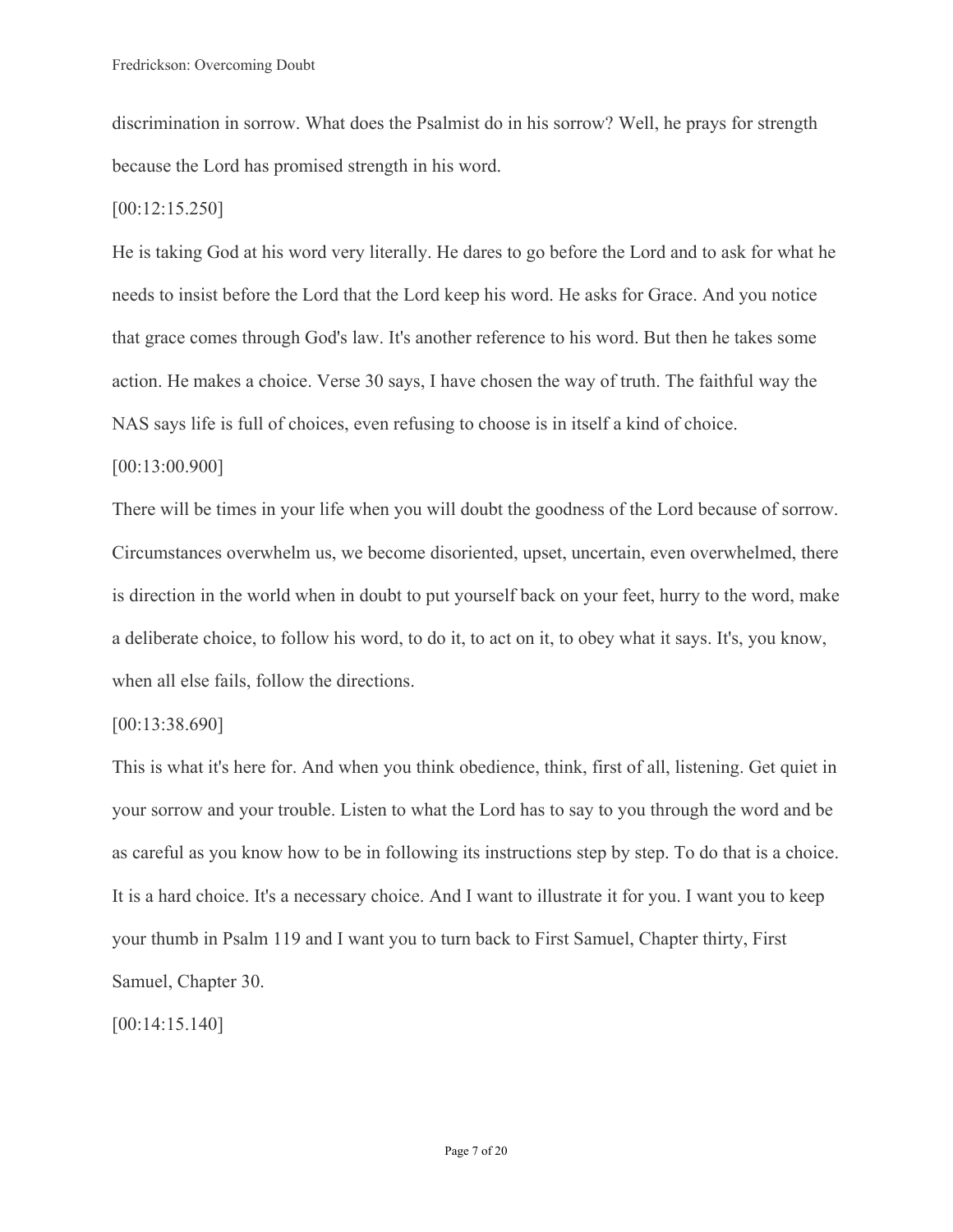It's a passage in the life of David. Last year in our Bible study class, we taught the life of David in first and second Samuel. We had a wonderful time in it. And at the end of First Samuel, we find David having fled from Saul for years and years. He is now serving and the Philistine Army under Achish. He is kind of gone over to the enemy for for safekeeping away from Saul. And he had fought the enemies of Achish for some time.

#### [00:14:44.990]

But when Achish decided to invade Israel itself and go against Saul, some of his commanders no longer trusted David. They said when he gets into the heart of the battle, he'll turn against us. He'll go back to Israel, he'll go back and fight for them. So Achish sent David home, and it's David and his men arrived at Ziklag, where they had left their families first. Samuel verse thirty, chapter thirty. Verse three says when David and his men came to Ziklag, they found it destroyed by fire and their wives and sons and daughters taken captive.

[00:15:23.120]

So David and his men wept aloud until I had no strength left to weep. Do you suppose this is an incident that might have inspired David to write that song or maybe that portion of that song? David's two wives had been captured, Ahinoam of Jezreel and Abigail, the widow of Nabal of Carmel. David was greatly distressed because the men were talking of stoning him. Each one was bitter in spirit because of his sons and daughters. But David found strength in the Lord, his God, the old King James says David comforted himself in the Lord, his God right.

[00:16:07.910]

The word comforted in the margin and underlined that verse. Because somewhere in your life, you are going to need to learn how to strengthen yourself and comfort yourself in the Lord, that when you get into sorrow and difficulty and doubt and trouble, that you learn to go to the Lord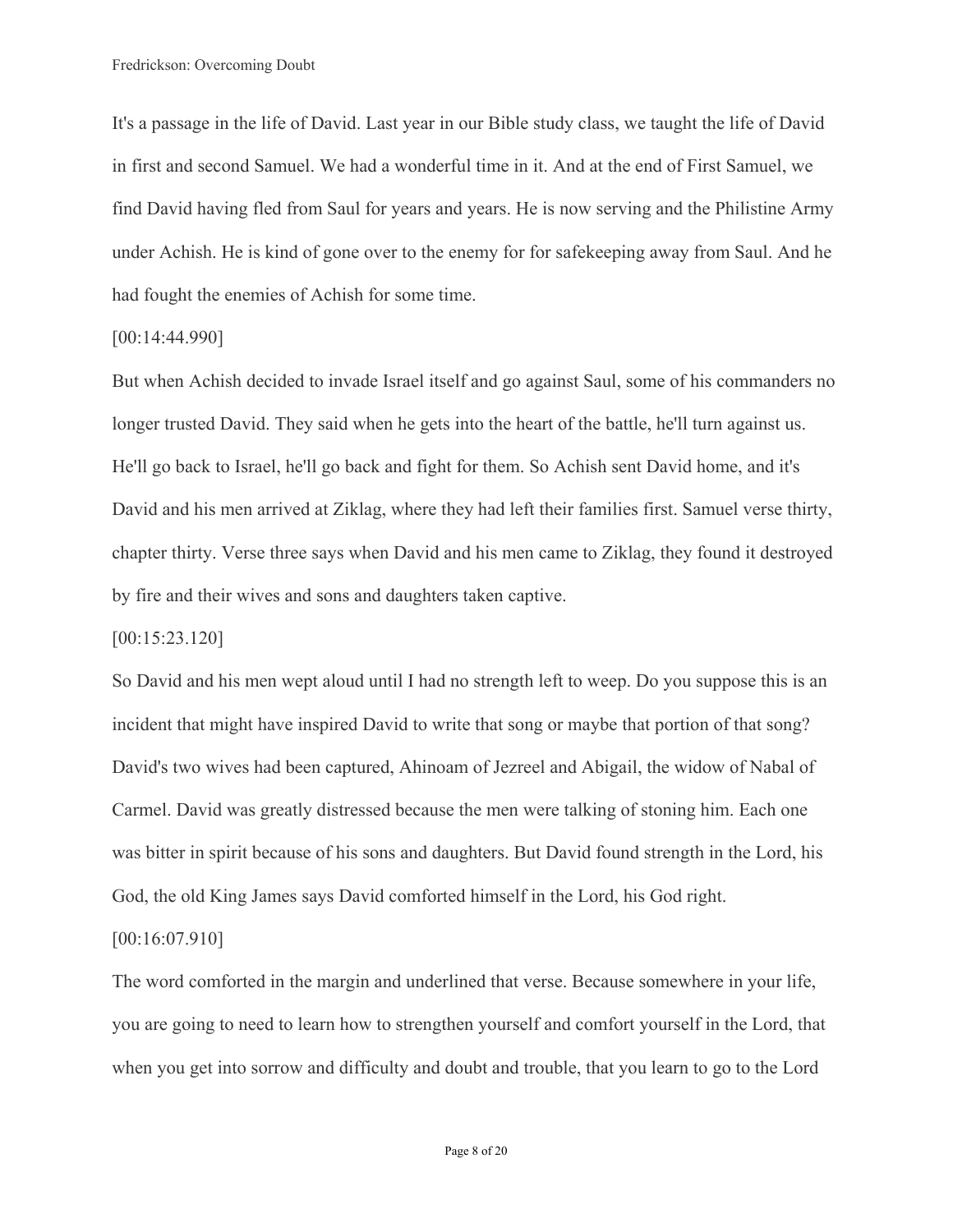and you need to make that a deliberate choice to turn to him in the midst of that sorrow and doubt, as David did, to get quiet in his presence and to listen to his word and prepare your heart to follow its instruction.

[00:16:40.310]

Now back to Psalm 119. And let me tell you another story. When we lived, we lived originally in Michigan. Are there any Michiganders here? Anybody come to Biola from Michigan? All right. And Hail to the Victors Valiant. You know, if you can say that in another college, I don't know. My husband worked for General Motors research in Warren, Michigan, at the tech center. And one August, they offered him an opportunity to transfer to a facility near Santa Barbara, California.

#### [00:17:09.080]

It involved a promotion, a raise, and it involved a phase of work that he particularly enjoyed. He felt it was an opportunity too good to miss and that maybe the Lord had opened the door for us to make this move. This was the middle of August. We prayed for confirming direction to help us find it. We put our house on the market in the Detroit area in what was a dead, dead real estate market. We prayed, Lord, if you want us to go, you would have to sell the house.

#### [00:17:42.800]

And if you don't sell the house, we're going to take that as an indication that we should stay. It sold in two days to the first person who looked at it in two weeks. We were on the road to California with three small children and a moving van somewhere ahead of us. When we arrived in Santa Barbara, I felt like maybe some of you did the first morning here on campus, especially those who have come from far away. I said to myself, this is not home.

[00:18:14.460]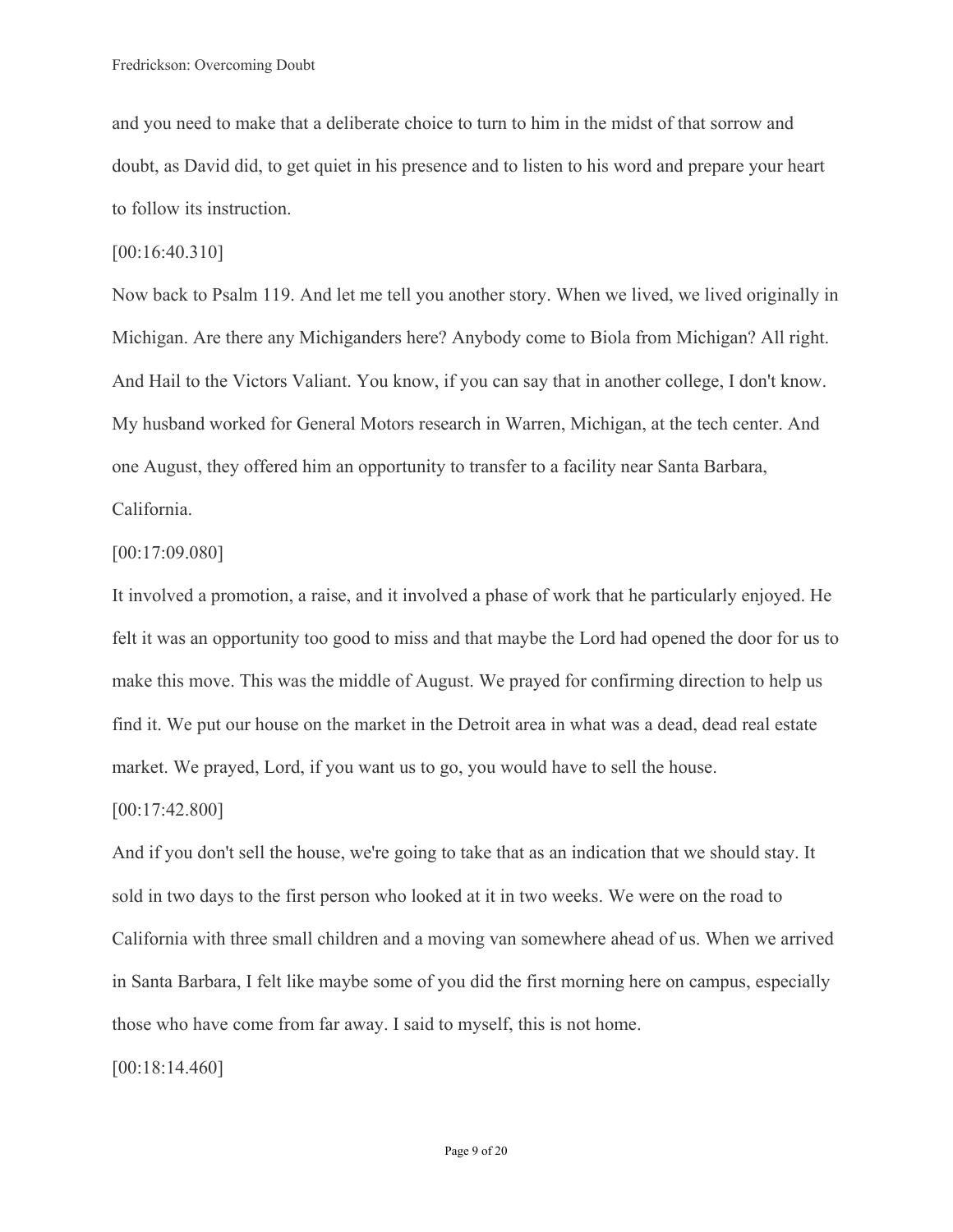I said everything here is strange. I don't like it here, I don't know anybody here, I don't want to be here and I miss everything and I miss everybody. I miss my mom. I miss my dad. I miss my grandma. I mean, it was so bad I even missed my brothers. You know, that's really bad. I miss my church and then I said, I'm going home, I'm going home, I'm going to stay here.

## [00:18:49.710]

And I went to the airport and I bought two tickets. I bought a ticket for me and I and I was going to take my baby with me. And I called my husband and I said, I'll send for the kids, I'll send for the kids. As soon as I get settled back there, I'll send for the other two boys. I'm out of here. I'm going home. I went into a tailspin of depression and grief and sorrow.

## [00:19:12.530]

Well, I didn't go, I'm still here. Was a long time ago, but now we'll never forget the afternoon that I made the choice to stay. It was a choice. I had been talking to the Lord for weeks. I had poured out all my sorrow. I had poured out all my grievances. I had shared all my doubts about him and his word. I was mad at the Lord. I was angry. How could he do something like this to somebody so nice as me?

## [00:19:45.570]

I had to turn to the Lord because the bottom line is I had nowhere else to go. I had no one else to turn to. You know, we tend to say it got so bad I had to pray. And that's kind of where I was. It got so bad I had to pray, so weary with sorrow. I turned to him for strength. And one day I found myself praying, Lord, if you are there and if you are real and if your word is true, now is a time for you and I to get it together.

[00:20:14.310]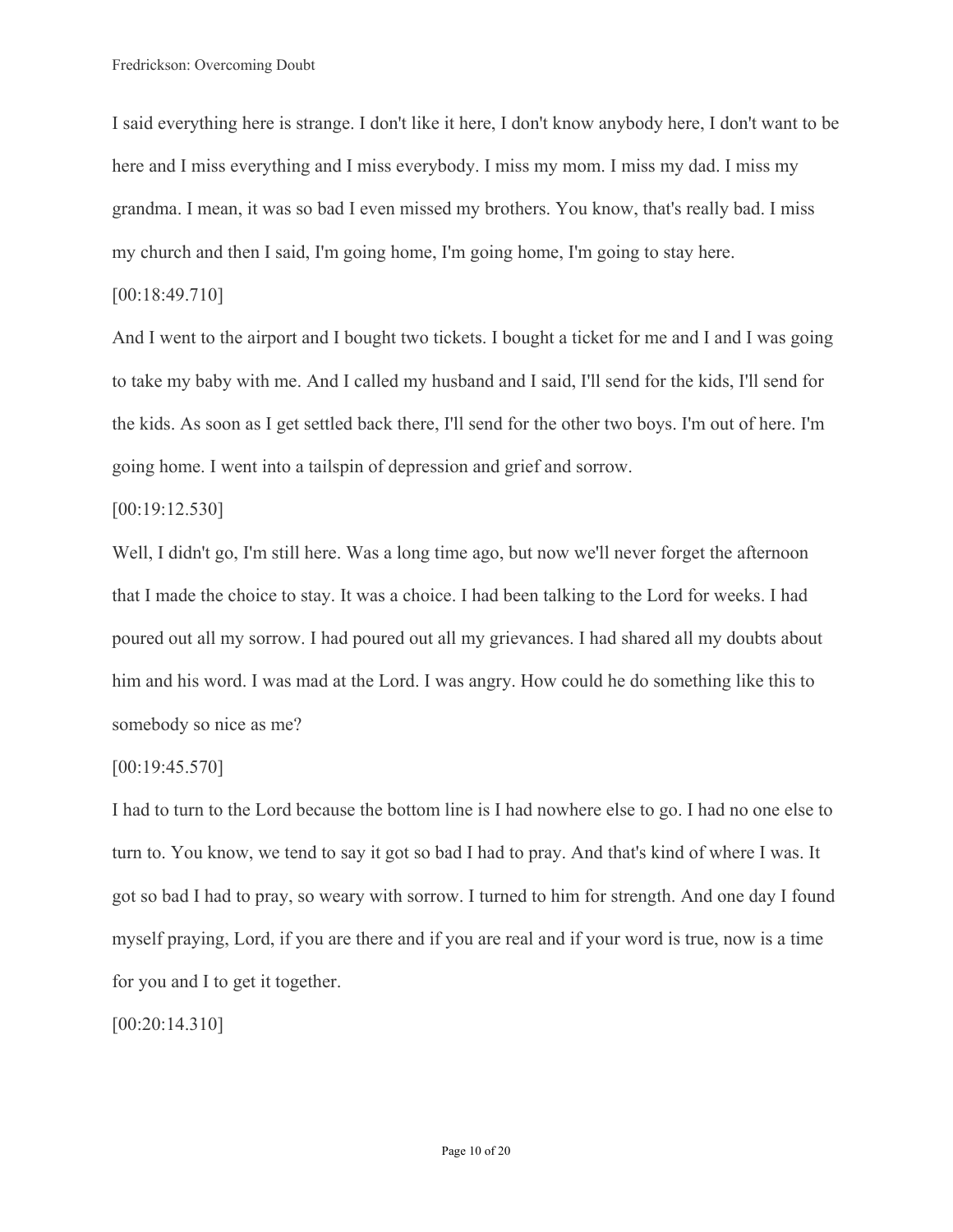Show me what to do. Keep me from going the wrong way. And I began to feel that East was maybe the wrong direction, and I prayed and I read the word and the Lord gave me the funniest verse I have ever seen in the scripture. What a sense of humor he has. As I prayed and as I studied, he gave me a verse out of Philippians four that jumped right off the page at me. It said, in whatever state you find yourself in that state, be content.

#### [00:20:44.880]

And now. Now, I know he was not talking about the difference between California and Michigan, he was talking about being content where I was, but the word state, I can't help it. It jumped right off the page. And, you know, sometimes the Lord says interesting things to the book you see later in the best blessed afterwards of God, I discovered that the Lord had wonderful things planned for my life. And I have been privileged to teach this book in my community for more than 25 years, for closer to 30 years, precept upon precept, line upon line, here a little, and there a little year after year to a wide variety of people.

#### [00:21:35.200]

And just as an aside, that kind of commitment, those of you who are are deeply intent upon ministry, the kind of commitment to where you live and where you work and where you raise your family and where you have to work with Little League and you have to work in the school and you have to work in the church is a wonderful kind of ministry where you have to back it with the integrity of your life, no matter what your life runs into, no matter if the cops bring your kid home at three o'clock in the morning, no matter what is going on, you live with it and you live it out in front of your entire community and they learn to see that God is real in every kind of circumstance.

[00:22:24.820]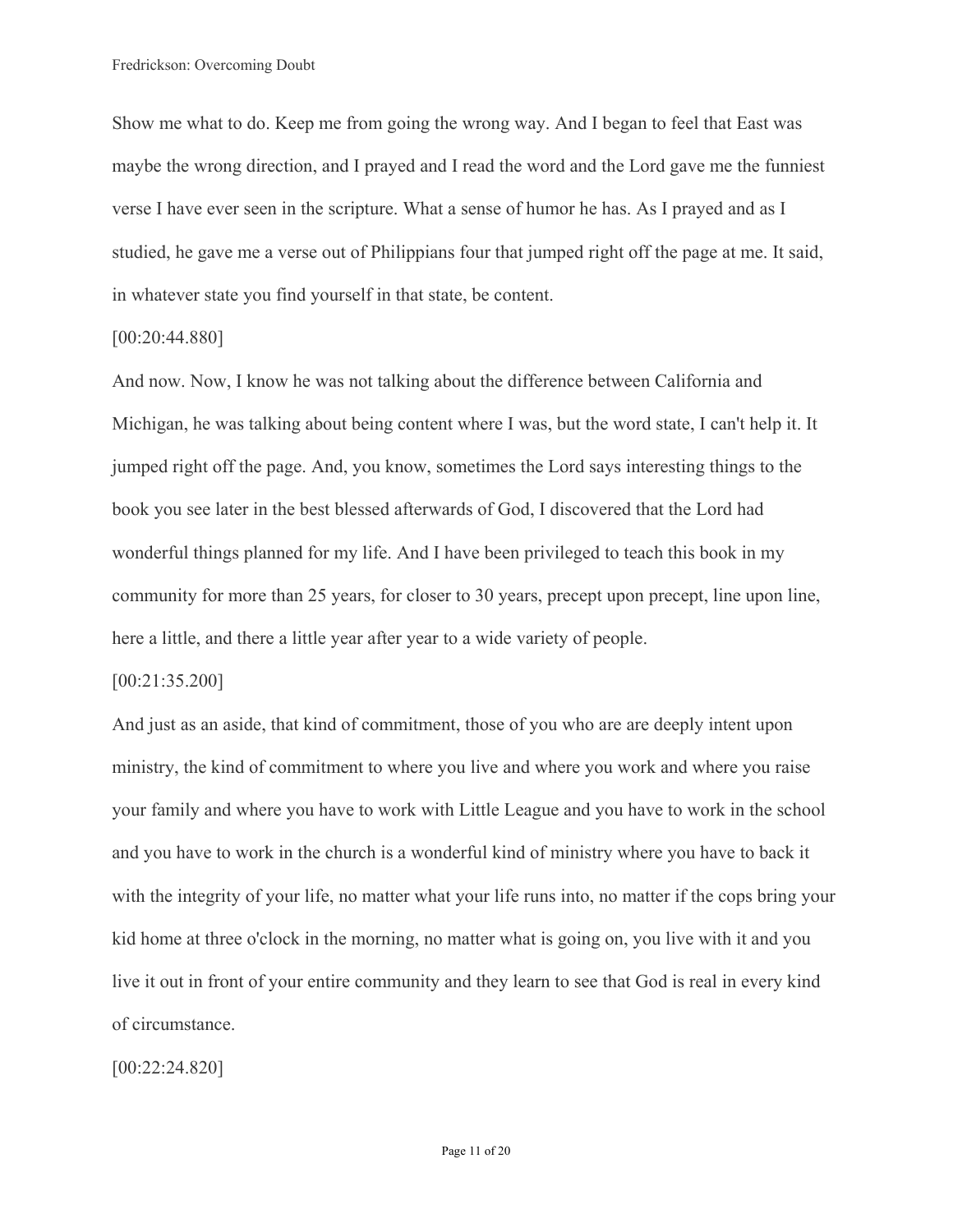In fact, let me tell you a secret. Being a lay Bible teacher is the most wonderful life in the world. Shh don't tell anybody, but it is. All right. Back to my story. I didn't know the future. I trusted the Lord for the future. And a few days after that prayer, I was crossing the street and our little town between the old post office and the Bank of America. I was in the crosswalk in the middle of the street, and I made the choice that changed my life forever.

#### [00:23:00.790]

I said, Lord, I have to trust that you have brought me to this place and that you have brought me here for a reason. And so, Lord, I choose to stay and work it out. But, Lord, I don't know how to do that, so I also choose to give myself to you for that and to the study of your word, and I set my heart on what you say to me through this book. Teach me, instruct me, show me what to do as I study it.

## [00:23:33.240]

Prove to me that it works. Are you willing to make that kind of prayer commitment to him this morning, are you willing to make that choice in your heart? Will you make the choice that is confronting you today? Will you follow him whatever it takes? The Psalmist, too, made a choice. He made a choice to walk in his ways, and it is a walk because the next step is commitment. I want you to look at me at Psalm 119 at the prayer of commitment.

## [00:24:03.330]

Overcoming doubt also involves commitment and involves choice, but it involves commitment. Verse 33, the Psalmist says teach me a lord to follow your decrees. Teach me to follow. Give me understanding and I will keep your law and obey it with all my heart. Give me understanding to obey. Direct me in the path of your commands. For there I find delight. Direct me to go in the path. Direct me with all my heart. And again it speaks of commitment.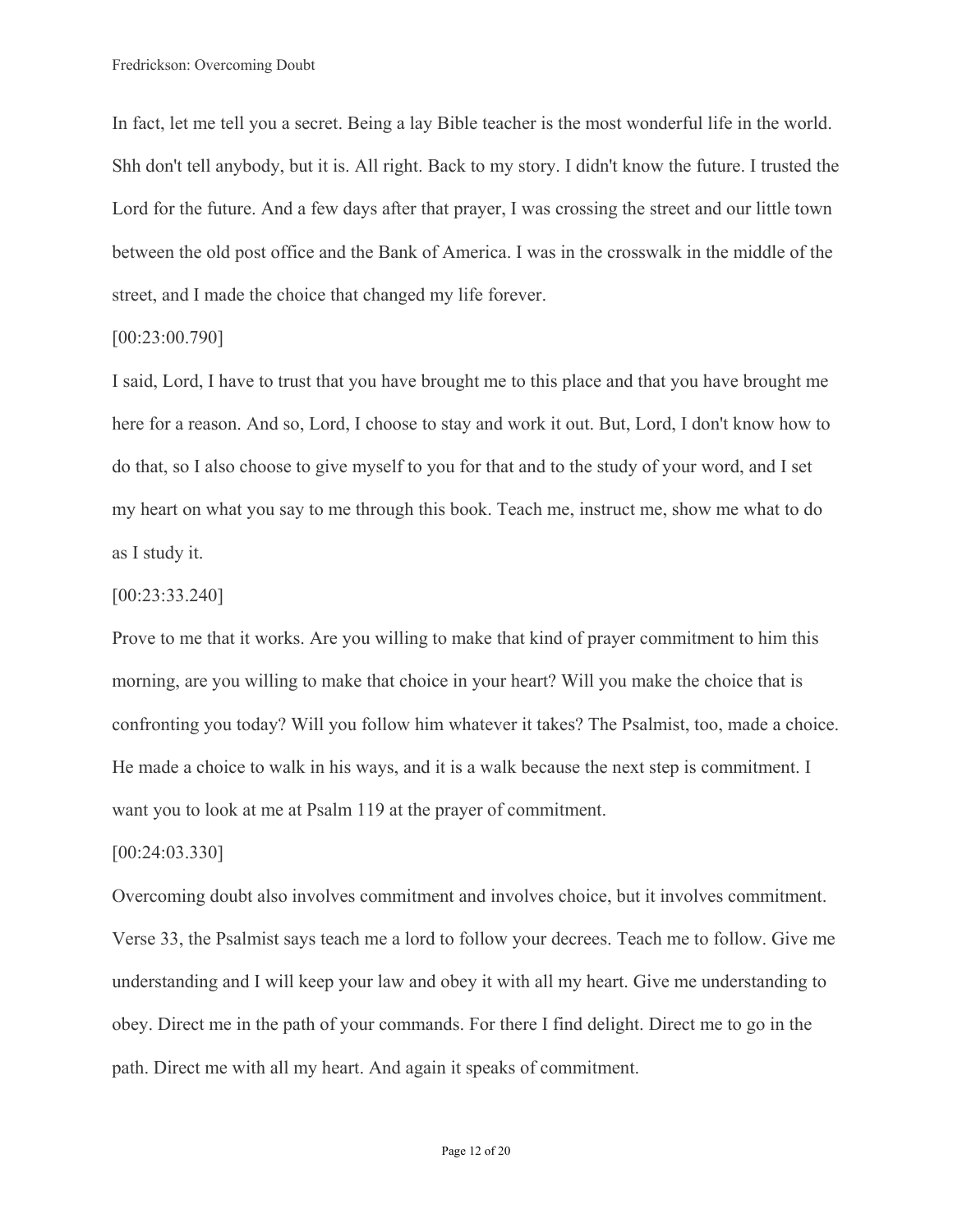## [00:24:35.100]

We need to be wholehearted and all that we do. Verse 36 says turn my heart toward your statutes and not towards selfish gain. Incline my heart. Turn my heart. Turn my heart, Lord, to love what you love and to want what you want and to hate what you hate. If you can learn to live by that, you will save yourself so much agony in this life. Turn my heart, Lord, to love what you love, to want, what you want and to hate what you hate.

## [00:25:10.140]

Verse 37 says turn my eyes away from worthless things. Preserve my life according to your word. Turning my eyes to focus where he wants them focused keeps me from danger, for I begin to reflect what I behold. And as we behold him, Paul says, we begin to reflect him. We are transformed when we behold the world. And that is where our focus is. We become conformed, formed with that world. Verse 38 says, fulfill your promise to your servant so that you may be feared.

#### [00:25:44.220]

Establish your word to your servant to me, O Lord, fulfill your promise. This verse is a call to us to receive. We need to be good receivers because God is a great giver and every wonderful thing that you can have in this life is received from the Lord. Be a good receiver. Verse 39 says take away the disgrace I dread for your laws are good. It's a prayer to be cleansed for the preservation of our integrity. When we are in the wrong, we need to be quick to admit it, to correct it, and even to know how to pray.

#### [00:26:24.660]

We we pray this word. We pray the word of God. You will come into your life and there will be places where you don't know what to ask for. You don't know how to pray. There are prayers in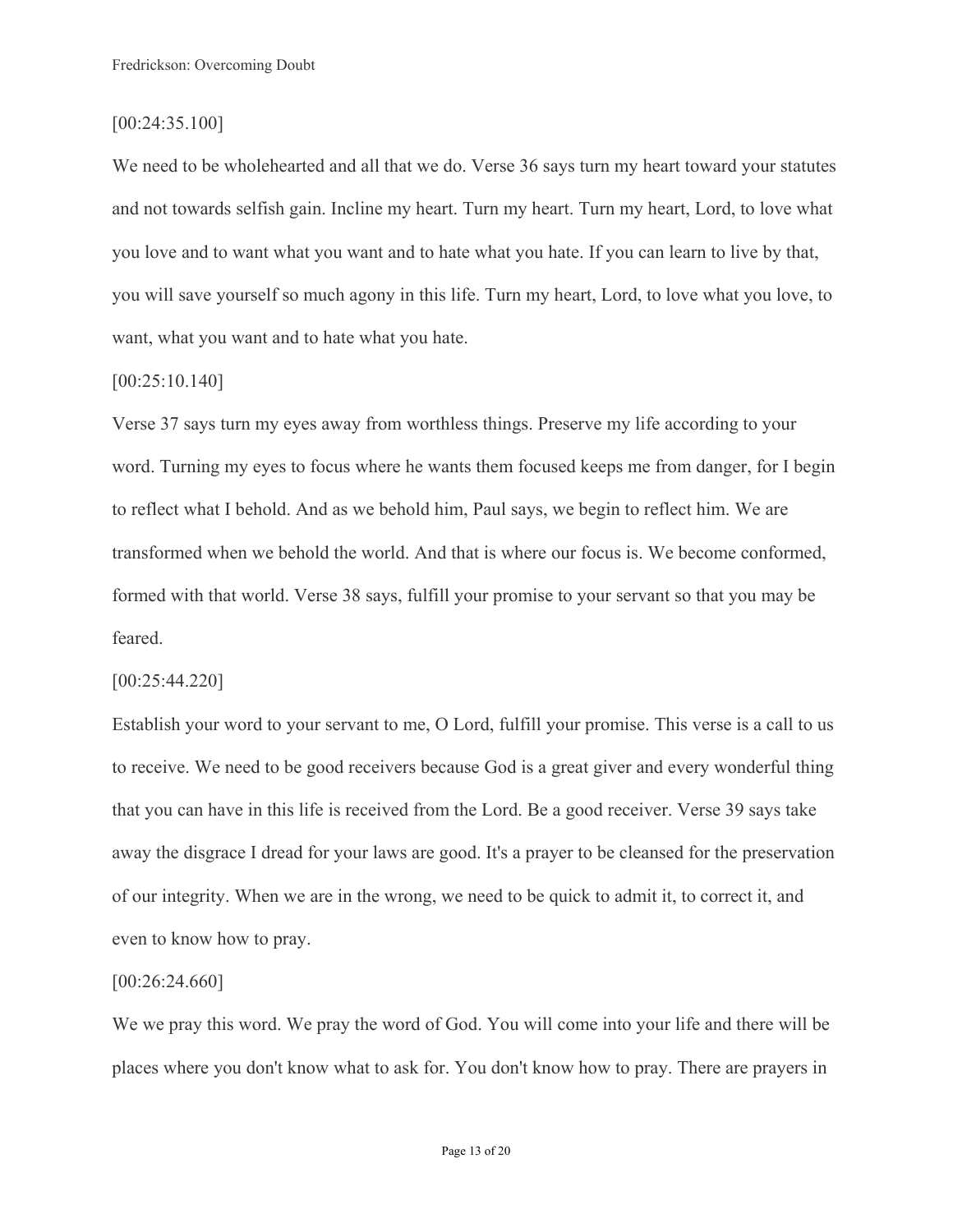the scripture that will put you on track. And this is one of them. It's not the only one. It is one of them. And I want you to look at those first phrases again, and I want you to underline them and I want you to consider them in the light of being a university student in this room this morning, what would happen to you this semester if every morning you went before the Lord and you prayed just those first phrases you said, Lord, teach me today, give me understanding today, direct me, turn my heart, turn my eyes and fulfill your promise for my life.

## [00:27:14.670]

What would happen to you if you did that? I want you to know from my vantage point that prayer is terribly effective. It is terribly effective. And I want to encourage you not to read books about it and not to study about it and not to talk about it. I want you to do it because we do everything but do it. We have here a perfect prayer to help conquer and overcome doubt, there's nothing wrong with doubt. Doubt is part of the process of believing doubt.

## [00:27:53.740]

Conquered is faith, but doubt accepted and embraced and savored soon becomes unbelief. We want to overcome our doubts. Overcoming doubt involves choice and involves commitment. I also believe it involves a comprehension of God. The word as God is filled with insight into the Person of the Lord. And that's true here. And the more we know him, the greater will be our understanding of him, and the deeper will be our trust in him. And that trust will help us be overcomers in every area of life.

#### [00:28:27.700]

And it will help us to overcome in our moments of doubt. Now, how is he revealed here? I suggest you that he is revealed in the words that are used in this text for the word. Verse 28 speaks of his word. Verse 29 talks about his law. Verse thirty in the NAS speaks of ordinances.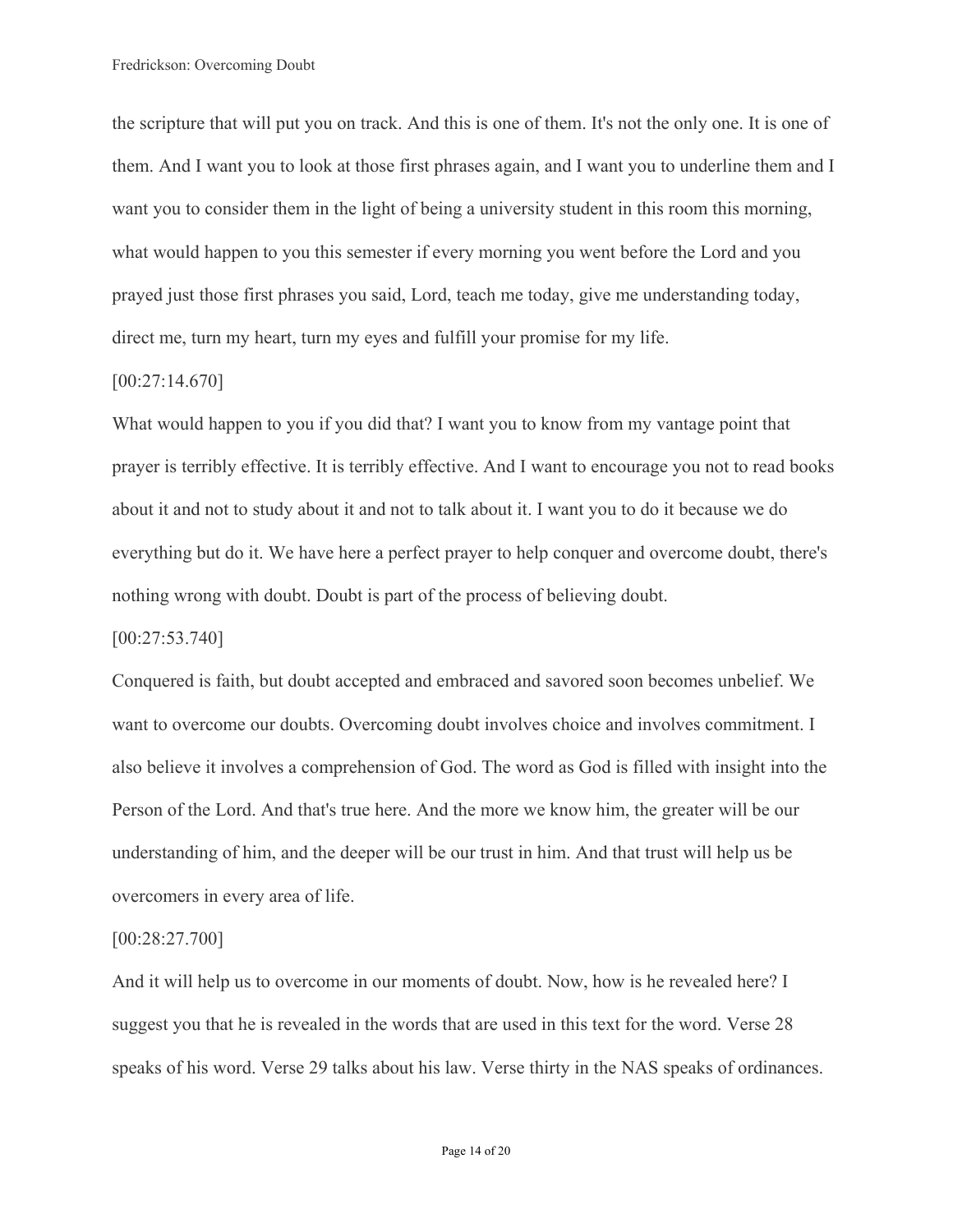Verse 31 talks about his statutes, verse 32 talks about his commands, verse 33, his decrees and so on, all down through the psalm.

#### [00:28:58.060]

And it's interesting to see how these words reveal to us the person of the Lord. For example, the word statute means permanent governing rule, such as the rule or laws that we see in nature, and the fact that we can count on the order of nature that morning came. This today tells us something about the order and the planning of God, and that insight increases our faith and diminishes our doubt. The word ordinance means an order giving direction or regulation, and it reveals that our Lord is the Lord of limits and boundaries.

#### [00:29:36.160]

Events in this world are not out of his control. He sees the beginning. From the end. He is able to lead us. He is able to guide the word command means instruction from one in control or authority. And again, it enhances our confidence to get a handle on the sovereignty of God in our lives and in our world. The word testimonies speaks of his promises and the evidence of his working precepts, our general principles of rules or rules of action.

## [00:30:07.150]

And they are guidelines within which there is some latitude, but the boundaries are there to save us from trouble. Decrees are his judicial orders and his judgments and his decrees warn us and keep us from discipline and chastening his wonders, demonstrate his power and help us understand and comprehend that power. And what the Psalmist is doing is he is telling us all through this song that we have a trustworthy God, a Lord who has revealed himself to be a God of order and planning and power.

[00:30:47.560]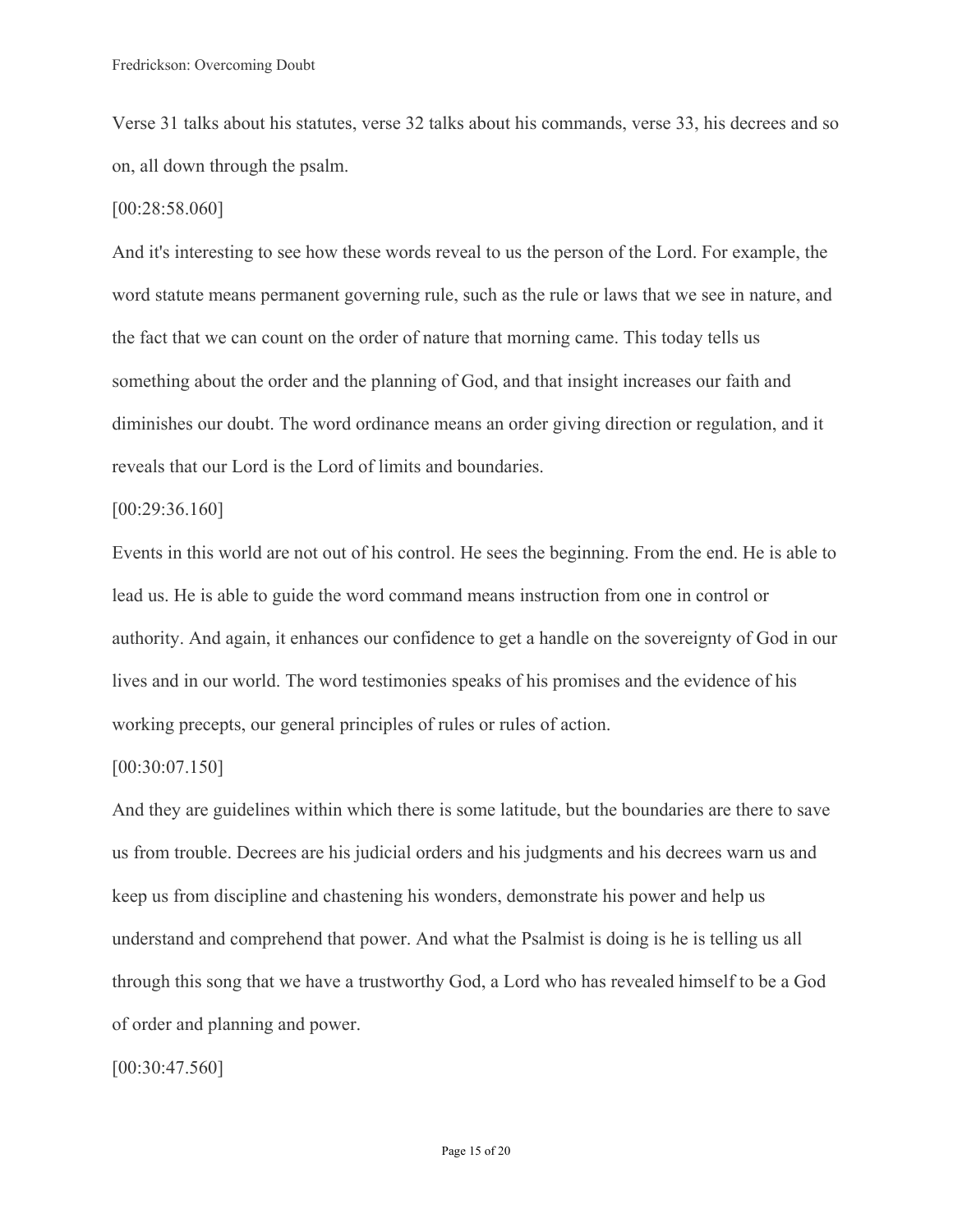He has boundaries, he has control, and he has the authority to enforce them. He has rules and principles of action that warn us and save us from trouble. And that kind of insight overcomes our doubt. We can take our doubt to the Lord he is trustworthy. And in all your Bible study, always and continually watch for the character of God and mark it out. A.W. Tozer said it. He said, we must learn to think rightly about God.

## [00:31:18.100]

Now, let me add one more thing. I like to call it the common denominator. And for this, keeping your thumb still in Psalm 119, I want you to turn back in the New Testament to first John chapter two. We're going to look at just one verse in there, along with my desire to own my very own study. Bible that I shared earlier was a deep hunger to understand the word of God. When we came to California, we lost our expository teacher.

## [00:31:43.960]

Our new pastor was a different kind of teacher. Our first pastor had taught us a lot about the Bible and what it said and how it was structured and how many times this or that word was used. He was a kind of pastor who could preach three Sundays on the word grace, you know, and he squeezed in so much stuff out of a verse that you despaired of ever finding anything in it for yourself. You just said, you know, I don't know where all that is, but I don't see it. [00:32:09.700]

Our new pastor began to teach us how it should change our heart, what it should do to us in the inside of our person, what the Lord wanted to do in our inward life. And he continually encouraged us in personal Bible study. One morning, he taught our young married couple Sunday school class and he taught us how to first John chapter two look with me at verse 27. It says, As for you, the anointing you receive. From him remains in you and you do not need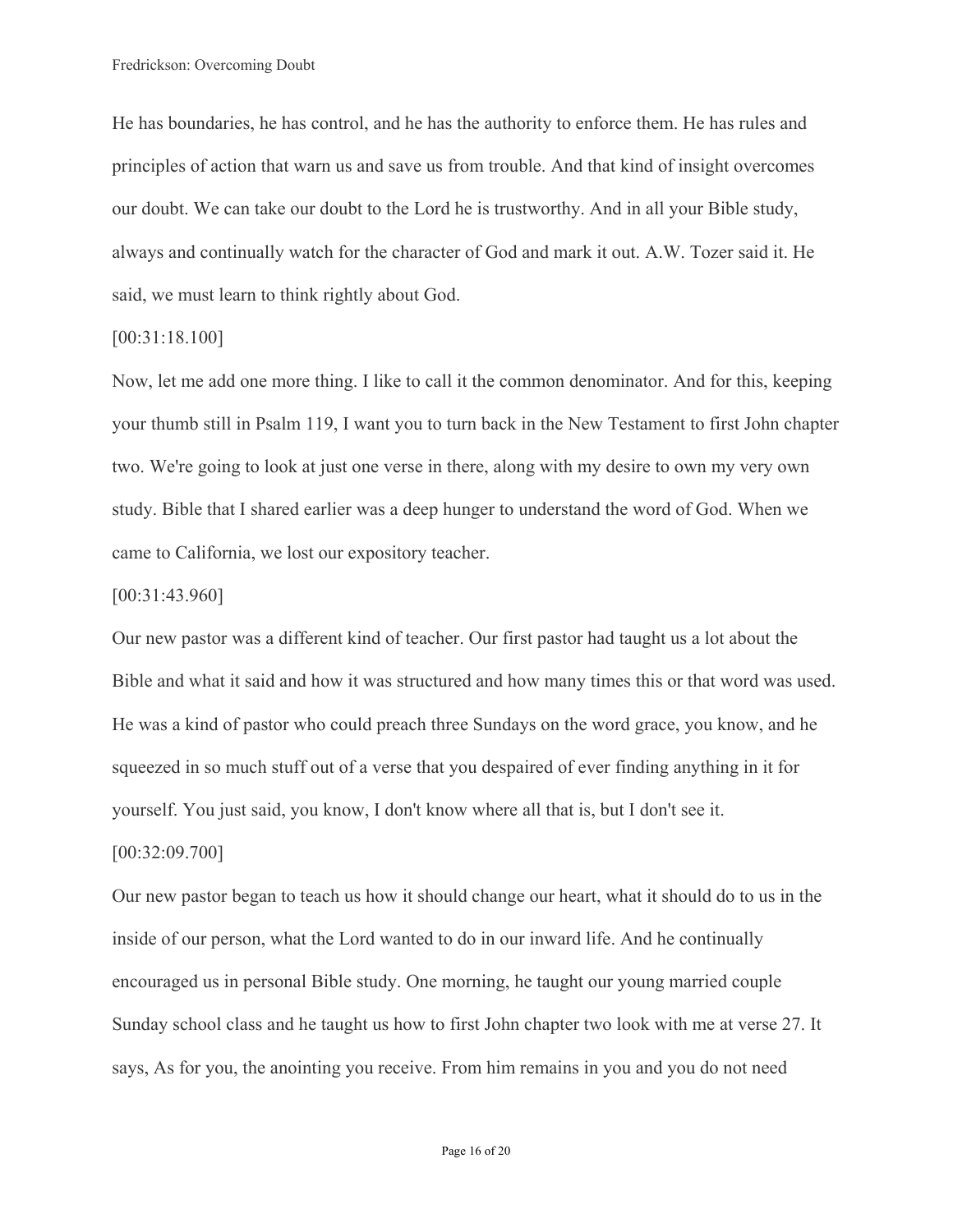anyone to teach you, but as his anointing teaches you about all things and is that anointing is real and not counterfeit, just as it has taught you remain in him.

#### [00:32:56.090]

And Pastor Keith said to us that morning, the spirit of God loves you and you. That's the anointing. That's the common denominator. Every one of us in this room that belongs to Jesus Christ this morning possesses the spirit of God, the spirit of God lives in us, and that undergirds everything else. And he went on to say, he is your very best teacher. Jesus said the counselor to the Holy Spirit, whom the father will send in my name will teach you all things and remind you of everything that I have said to you.

## [00:33:24.950]

John 14:26 and Darryl Del Housaye this morning I quoted that passage and talked about its first application, which is to the writing of the scripture. But I still think there's an application there to us that the spirit of God will teach us all things, the spirit of God who is resident within us. And Pastor Keith said that morning he encouraged every one of us to trust the Holy Spirit in us, to be our teacher and to dare to study the word of God for ourselves and not to be satisfied until we mastered it, he said.

#### [00:33:57.180]

What I give you on Sunday morning and Sunday night and Wednesday Bible study, what you receive from that should be a confirmation of all that you are learning on your own in your own personal study through the week. I took him seriously. It changed my life. I became a serious lay Bible student. Now, let me show you something else from Psalm 119, go back where you have your thumb and look with me at verse 97, verse 97.

[00:34:30.290]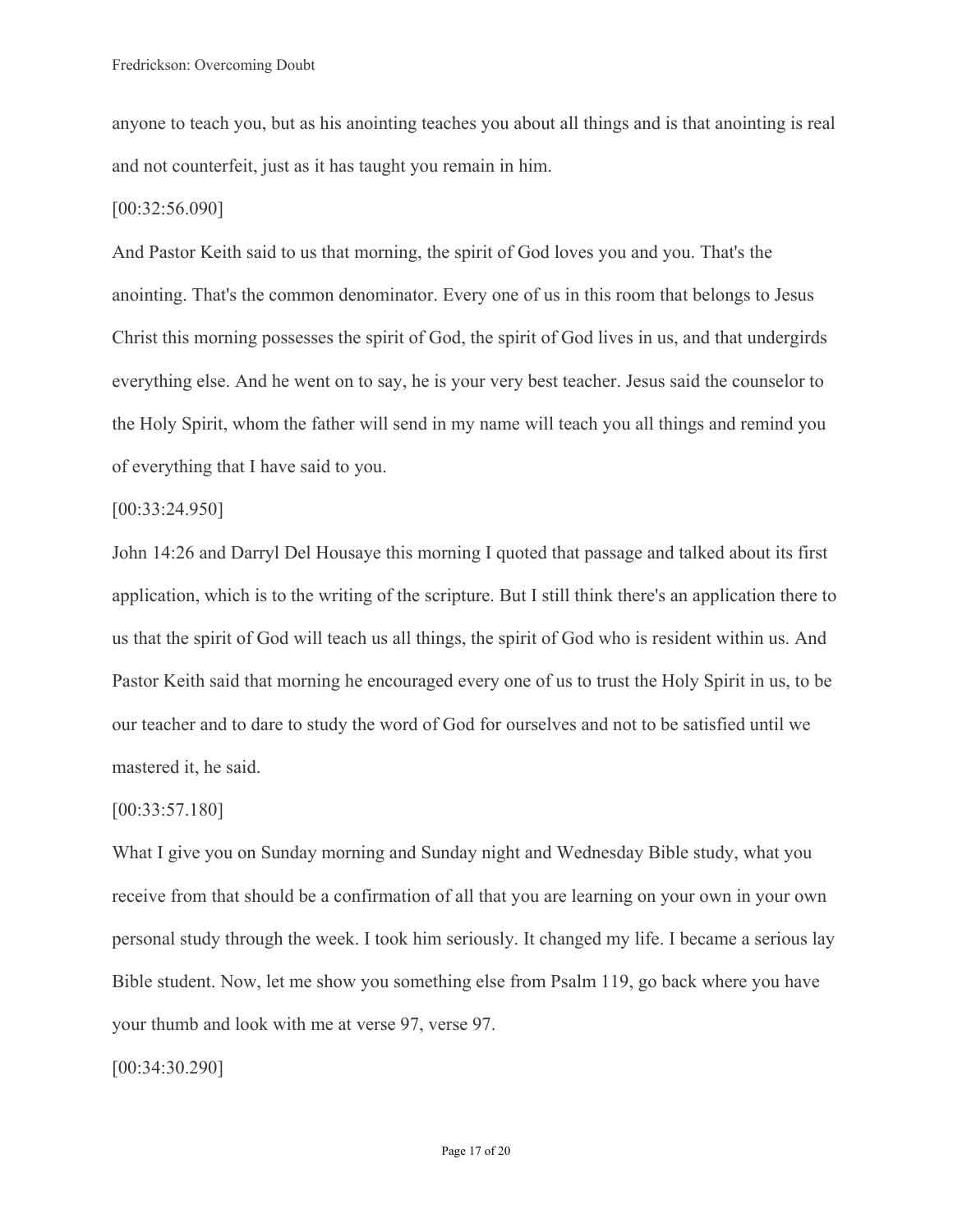The Psalmist begins with the phrase, oh, how I love your law, oh, how I love your law. We went to Ligonier Ministries conference in San Diego a week and a half ago, and RC Sproul did a whole message on that phrase, oh, how I love your law. I hope that's the way you feel about his word today. I meditate on it all day long. Now, look at this. Your commands make me wiser than my enemies, for they are ever with me.

## [00:35:05.780]

I have more insight than all my teachers, for I meditate on your statutes. I have more understanding than the elders, for I obey your precepts. I have kept my feet from every evil path so that I might obey your word. I have not departed from your laws for you yourself have taught me. How sweet are your words to my taste? Sweeter than honey to my mouth. Now you may not want to point that passage out to your professors, but know it in your heart that the Lord can teach you deeply and wonderfully as you turn to him to learn.

## [00:35:44.840]

Now, on the basis of the encouragement of the Word of God, I embrace that common denominator that the spirit of God Almighty would teach me a simple wife, mother, the deepest things in the universe about himself. From this word, if I would make the choice to study his word, to pray for its instruction, to commit myself, to take it seriously, to live by it and to trust him, to teach me everything I needed to know that he would do it.

#### [00:36:12.260]

And one final word that he would enable me to pass it on. I discovered that almost immediately the minute I learned something, I, I found an opportunity to share it, as is a biblical example for us in this, Ezra says, devoted himself to the study of the word of God in order to do the word of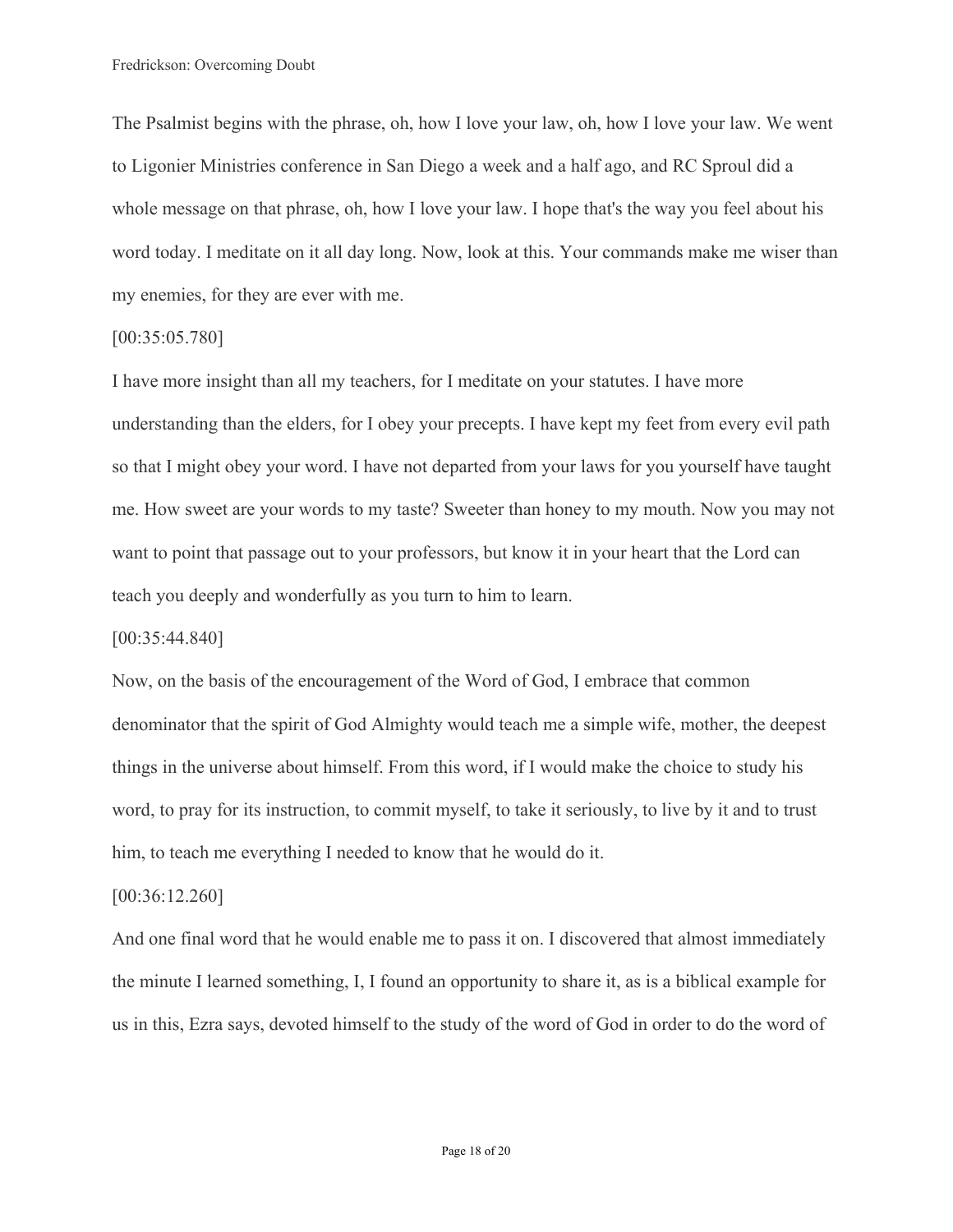God and then to teach the word of God. Ezra 7:10. Jesus said if anyone would choose to do God's will, he will find out whether or not his teaching comes from God.

[00:36:42.230]

John 7:17, in other words, use you study the word of God and then you do the word of God, and then you find out whether or not the word of God is true. In that sense, then what the Lord teaches you, he will give you an opportunity to share with someone else. And as your faithful to do this, the opportunities to share will go on and on and ongoing away. The spirit of God is resident within you.

## [00:37:09.320]

Don't you know that you yourselves are God's temple and that God's spirit lives in you? First Corinthians 3:16. If anyone doesn't have the spirit of Christ, he doesn't belong to Christ. Romans 8:9. And that anointing within you teaches you. He teaches me. We have that in common. Nothing will overcome your doubts. Like having the word speak to your heart and I would encourage you not to settle for less. How do we overcome our doubts about the word of God and the God of the word?

#### [00:37:41.660]

Let's summarize for a minute. We take his word and his person seriously, recognizing that the word is a top priority with the Lord. He has exalted his word with his name, and it endures forever. Secondly, we make a deliberate choice to follow its instruction and its truth by his strength, through obedience. And as a result, we prove it out. In our experience, we commit ourselves to the Lord praying his instruction, knowing we are endowed by the greatest teacher in the universe, God, the Holy Spirit.

[00:38:18.020]